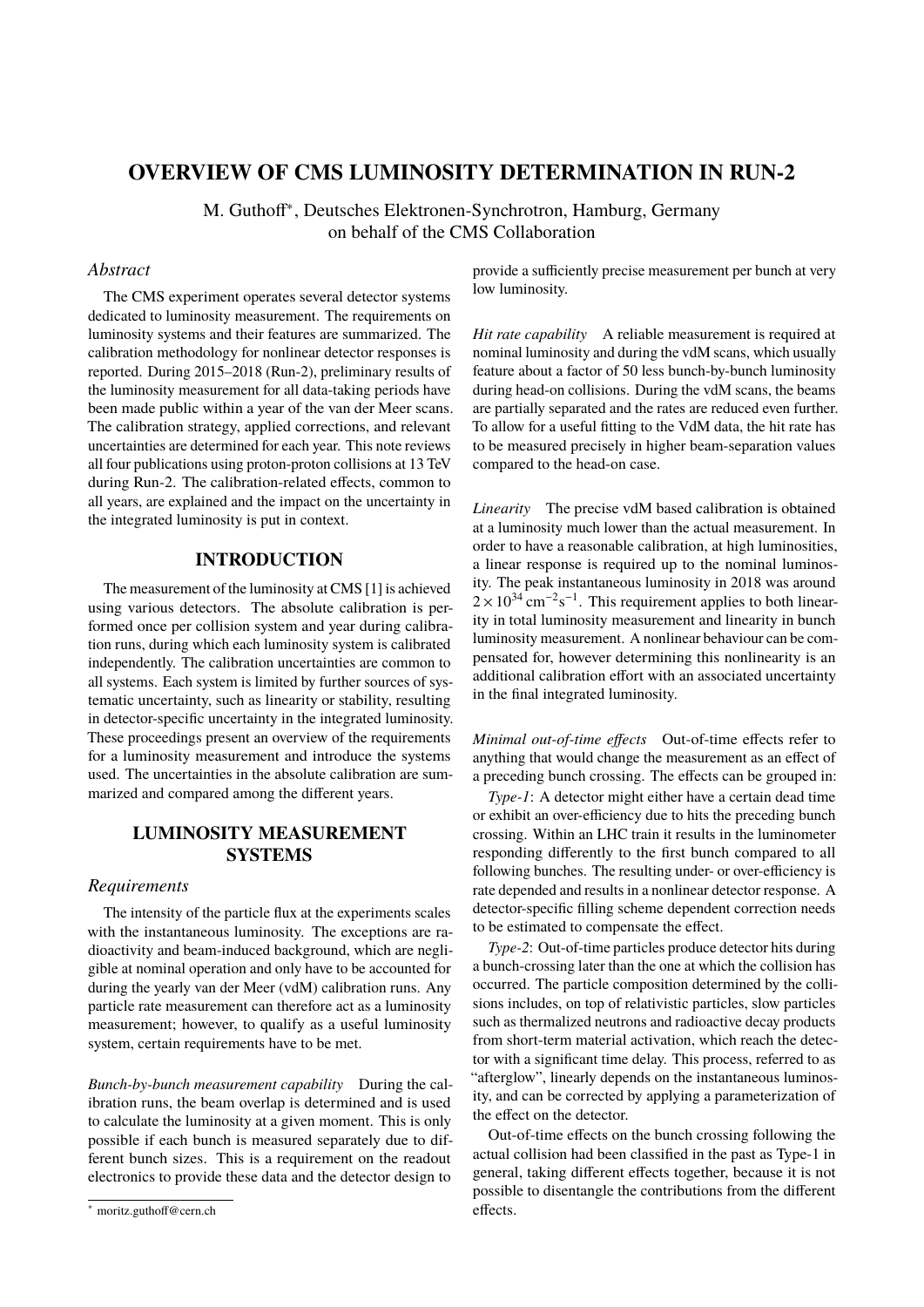## *Overview of each luminosity systems*

CMS employs several luminosity systems. A quick introduction for each system with their features, relevant for luminosity, is given.

*HF zero counting (HFOC)* The hadron forward calorimeter (HF) features a dedicated data stream for luminosity measurement. The HFOC luminosity measurement is based on counting hits in the individual channels with a zero-counting algorithm (detailed in the next section).

*HF transverse energy (HFET)* For HFET, the transverse energy measurement is used. This algorithm is expected to be more reliable at high pileup compared to HFOC. Although the same detector is used, this luminosity system is treated independently from HFOC. While some systematic effects are the same, the comparison between HFOC and HFET is useful to improve on algorithm specific effects.

*Fast Beam Condition Monitor (BCM1F)* The BCM1F detector [\[2\]](#page-5-1) is designed as a pad detector with an analog frontend and a particle discrimination in the back-end. The frontend amplifier is designed such that the pulse recovery is within 25 ns and therefore it does not suffer from Type-1 out-of-time effects. Over the course of Run-2, single crystal diamond, polycrystalline diamond and silicon diodes have been used as sensors. Irradiated diamond show, to a varying extent, a rate-dependent behavior calling for a linearity correction. One complication was that the nonlinearity depends on the total particle rate and cannot be corrected for with only a bunch-by-bunch measurement. Additional corrections were necessary to obtain a comparable measurement at different bunch filling schemes. Silicon diodes have shown the best luminosity performance due to a linear response; however, the basic design of BCM1F was optimized for diamond and hence the longevity was relatively poor.

*Pixel Luminosity Telescope (PLT)* The PLT consists of 16 telescopes using 3 layers of CMS phase-0 pixel detector planes [\[3\]](#page-5-2) pointing directly at the interaction point (IP). Each plane features a so-called "fast-or output", i.e., a 40 MHz trigger signal, active if the plane registers a particle hit anywhere. Threefold coincidences between all fast-or signals are used for the luminosity measurement in a zero-counting algorithm. In contrast to HFOC, HFET and BCM1F, PLT does not suffer from Type-2 out-of-time effects, because afterglow hits are not linked to particle tracks pointing towards the IP. The disadvantage of coincidences are accidental coincidences originating from several particles hitting different planes. This effect is more likely at high pileup and hence leads to a nonlinear response. In the PLT detector, a Type-1 effect leads to a reduced efficiency of the fast-or at high pileup in the following bunch crossing, resulting in a different linearity behavior of the first bunch in a train compared to each following bunch crossings.

*Pixel cluster counting (PCC)* The PCC algorithm uses zero-bias trigger [\[4\]](#page-5-3) data and makes use of the number of pixel clusters. A post processing of the data is necessary hence the data are promptly reconstructed and available about 48 hours after the fill. Based on Monte Carlo simulations the response is expected to be linear at the expected pileup range [\[5\]](#page-5-4). During the vdM calibration runs, only five bunches are read out due to trigger bandwidth limitations.

*Cross-calibrated systems* Luminosity measurements, not independently calibrated, can be of high value when studying systematic effects of other detector systems, such as long-term stability or linearity. To that end, CMS uses a measurement based on hits in the muon barrel drift tubes (DT) [\[6\]](#page-5-5) and the cavern radiation monitoring system called RAMSES [\[7\]](#page-5-6).

# **ONLINE CORRECTIONS AND CALIBRATION**

Each detector provides a measurement that can be converted into a luminosity measurement by considering a detector event as a physics event with a given probability. The relation to luminosity is given as for any physics event by:

<span id="page-1-1"></span>
$$
\mathcal{L} = \frac{R}{\sigma_{\text{vis}}},\tag{1}
$$

with *R* being the hit rate measured in the detector and  $\sigma_{\text{vis}}$ the cross-section for a hit to appear in the detector.

## *Zero counting*

In detectors that count individual particle hits, the systems are not able to distinguish between one or more particles hitting the system at the same time. This pileup-dependent effect is corrected for when calculating  $\mu_b$  from raw detector data based on a Poisson distribution function. It is given by

<span id="page-1-0"></span>
$$
\mu_{b} = -\ln(1 - \frac{R_{b}}{R_{\text{max}}}),
$$
\n(2)

where  $R<sub>b</sub>$  is given by the measured detector hits in a given bunch crossing *b* and *R*max denotes the maximum number of possible hits in the detector; *R*max is typically given by the number of LHC turns in the integration period of the recorded data, as per LHC orbit only one hit can be counted per bunch crossing. The result of Eq. [2](#page-1-0) expresses the hit probability per LHC turn. Using  $\mu_b$  as a measure of the detector hit rate, Eq. [1](#page-1-1) becomes:

<span id="page-1-2"></span>
$$
\mathcal{L}_{\rm b} = \frac{f_{\rm LHC}}{\sigma_{\rm vis}} \mu_{\rm b},\tag{3}
$$

where  $f_{\text{LHC}}$  denotes the LHC revolution frequency to convert the time unit from the "per turn" normalization of  $\mu_b$  to Hz, as needed for the value of luminosity. The final result  $\mathcal{L}_b$  is the so-called single bunch instantaneous luminosity (SBIL).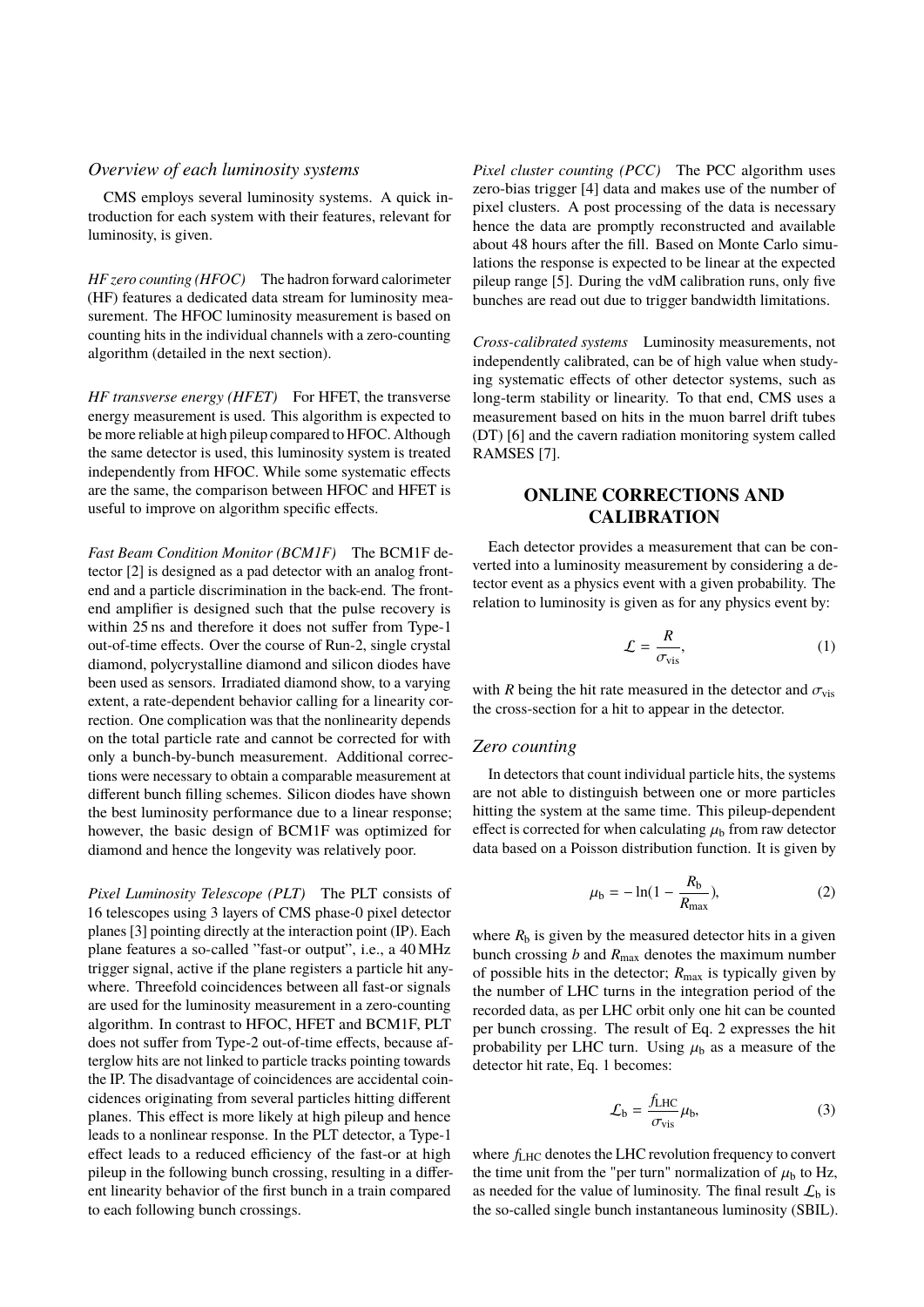## *Nonlinearity treatment*

Equation [3](#page-1-2) is valid, if the zero counting corrected detector data are linearly proportional to luminosity. However, various detector effects can lead to a pileup dependence of  $\sigma_{\text{vis}}$ . This can be measured in so-called emittance scans, which are short calibration scans taken during nominal operation at different pileup [\[8\]](#page-5-7). While more complex dependencies are possible, a linear fit is applied to the data:

<span id="page-2-0"></span>
$$
\sigma_{\rm vis}(\mathcal{L}) = m \times \mathcal{L}_{\rm b} + \sigma_{\rm vis,0}.
$$
 (4)

The zero crossing value  $\sigma_{vis,0}$  gives the calibration factor at the limit of zero luminosity, which is close to the conditions of the vdM fill. The nonlinearity "*nl*" is usually quoted as the fractional change per unit of SBIL relative to the value at zero luminosity. It is therefore calculated from the fit parameters *m* and  $\sigma_{vis,0}$  as:  $nl = m/\sigma_{vis,0}$ . To make *nl* an integral part of the calibration, the following derivation is considered.

Equation [3](#page-1-2) is expressed as:

<span id="page-2-1"></span>
$$
\mu_{b} = \frac{\sigma_{\text{vis}}(\mathcal{L})}{f_{\text{LHC}}} \mathcal{L}_{b}
$$
 (5)

Equation [4](#page-2-0) is then inserted in Eq. [5:](#page-2-1)

$$
\mu_{\rm b} = \frac{nl \times \sigma_{\rm vis,0}}{f_{\rm LHC}} \mathcal{L}_{\rm b}^2 + \frac{\sigma_{\rm vis,0}}{f_{\rm LHC}} \mathcal{L}_{\rm b}.
$$
 (6)

This quadratic relation is difficult to solve. The quadratic luminosity term can be alternatively replaced by Eq. [3,](#page-1-2) although as  $\sigma_{\text{vis}}(\mathcal{L})$  is dependent on luminosity, hence it can't be solved analytically either. As a simplification,  $\sigma_{vis,0}$  is used in the quadratic term, with the substitution expected to introduce negligible difference, since  $\sigma_{\rm vis}$  slightly depends on luminosity. Solving for  $\mathcal{L}_b$  we finally arrive at:

<span id="page-2-2"></span>
$$
\mathcal{L}_{\rm b} = -nl \left( \frac{f_{\rm LHC}}{\sigma_{\rm vis,0}} \right)^2 \mu_{\rm b}^2 + \frac{f_{\rm LHC}}{\sigma_{\rm vis,0}} \mu_{\rm b}.
$$
 (7)

To implement this relation during the online and offline data processing, we make use of a quadratic function with three parameters, i.e.,:

$$
\mathcal{L}_{b} = c_2 \times \mu_b^2 + c_1 \times \mu_b + c_0. \tag{8}
$$

These parameters are interpreted as:

- *c*0: corrects for a constant term, e.g., a noise level. In practice, we set  $c_0 = 0$ , and correct the raw detector data to provide an uncalibrated data that are zero in the absence of collisions. This allows for more complex online corrections, e.g, subtraction of the beaminduced-background.
- $\bullet$   $c_1$  is the main calibration factor and is given as  $c_1 = f_{LHC}/\sigma_{vis.0}$ .
- $c_2$  corrects for the nonlinear detector response as a result of  $\mu_b$  being dependent on  $\sigma_{vis}$ . The functional

form  $c_2 = -nl \times c_1^2$  is used as estimated from Eq. [7,](#page-2-2) where nl is the nonlinearity in the fractional change of  $\sigma_{\rm vis}$  per SBIL in units of Hz/ $\mu$ b; it can be obtained either from emittance scans or cross-calibrated from a luminometer whose response is expected to be linear.

Higher-order polynomials are possible, however, usually not used as their impact on the total integrated luminosity is low, and calculating a correction parameter that is valid over an extended period of time is difficult.

The total instantaneous luminosity  $\mathcal L$  is finally obtained by summing  $\mathcal{L}_b$  over all colliding bunch crossings.

## *Afterglow correction*

Type-1 and Type-2 out-of-time effects are entangled in the detector hit data. The linear afterglow corrections therefore include Type-1 effects. Difference in linearity due to nonlinear Type-1 effects are treated separately.

To correct for afterglow, we model the afterglow tail of a single colliding bunch, normalized to the luminosity of the colliding bunch crossing. To correct a bunch-by-bunch histogram containing bunch trains, the afterglow models is multiplied with the luminosity of each colliding bunch pair and subtracted from all following bunches. This correction is performed iteratively over all colliding bunch pairs such that a given bunch crossing is fully corrected before it is used to correct the succeeding bunch crossings. This calculation is relatively computationally intense. An afterglow contamination fraction can be calculated by dividing the corrected by the uncorrected data. This fraction can be then applied to individual bunch-by-bunch histograms without recalculating the correction. The fraction can be recalculated in regular intervals, e.g., in the BCM1F online processing, or during the offline processing, where an average for the entire fill can be alternatively used.

## *Beam-induced background correction*

Particles not originating from the collisions are produced by the LHC beam interacting with the residual gas inside the beam pipe or with the apertures. The so called beam-induced background (BIB) is proportional to the beam intensity, but not luminosity. In nominal operation, the effect is low, and hence neglected. However, in a vdM fill, the luminosity is very low, and the BIB contamination is more significant, making a correction is necessary when analyzing the vdM scan data. The BIB contamination can be estimated from unpaired bunches or during a time of high beam separation. As a dedicated measurement, the beams were brought into "super-separation" for a few minutes during the 2018 vdM fill. It is found to be beneficial to subtract the BIB contamination from the data before applying any fit to the vdM data. Using a constant term in the fit equally compensates for this effect, but if the tails of the beam shape are not sufficiently probed it can lead to overestimation of the constant term, and hence a bias in the fit result.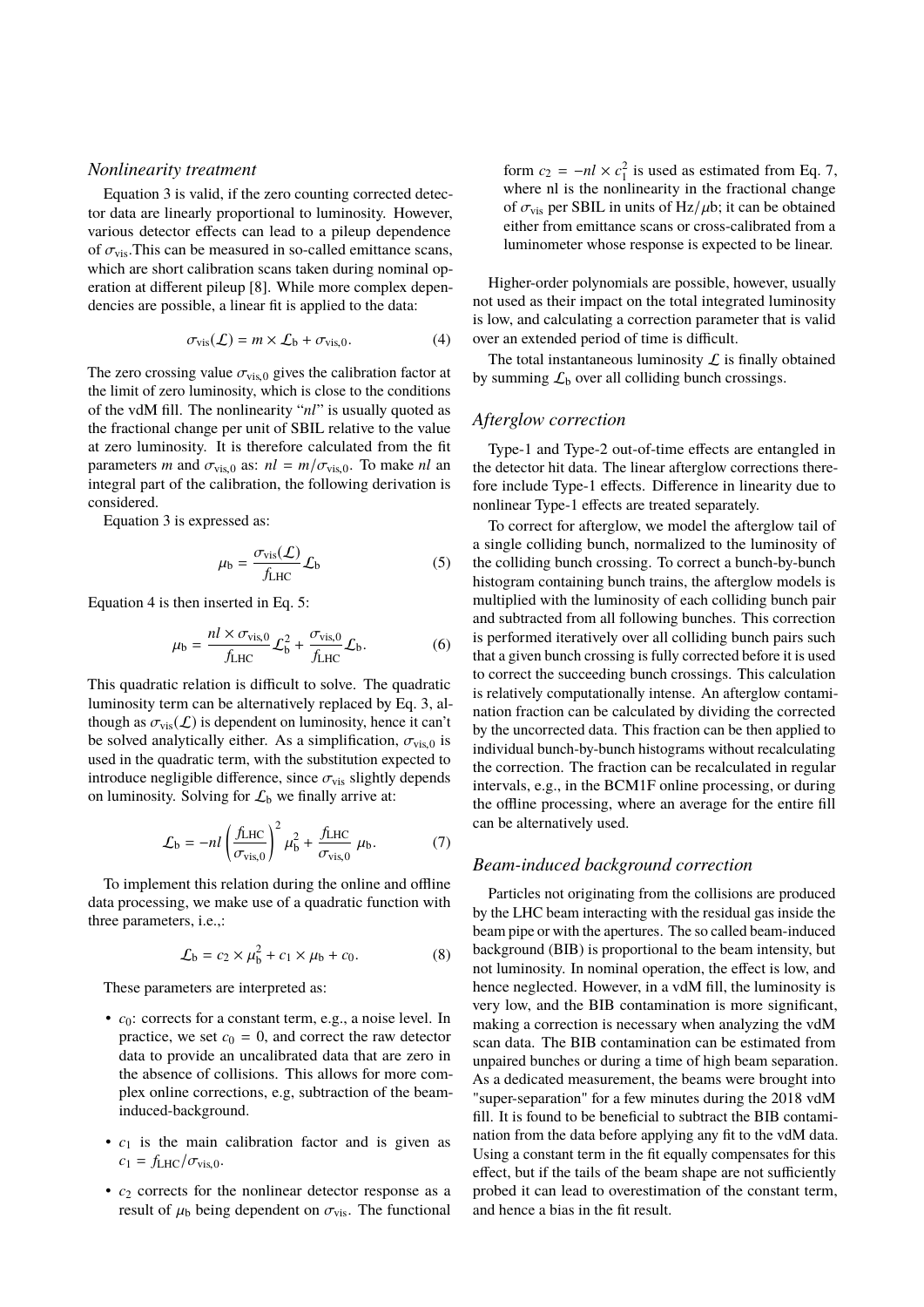#### **ABSOLUTE CALIBRATION**

Once a year, several vdM scans are performed during a dedicated LHC fill. The beam parameters are modified to allow the vdM result to be as accurate as possible. The process of the vdM scans is detailed in Refs. [\[9](#page-5-8)[–14\]](#page-5-9).

Various effects bias the vdM calibration result, and each effect on the vdM calibration needs to be estimated along with the associated uncertainty. In the following, the various effects are summarized, and their uncertainty on the calibration is given as a range of the observed magnitude over the four operational years during Run-2.

#### *Beam intensity*

The bunch intensity (number of protons in each bunch), is needed for the normalization of the measured rates during vdM scans. The measurement is provided by various LHC beam instruments. The fast beam current transformer (FBCT) provides a bunch-by-bunch measurement, however, the absolute calibration is not accurate at the level of the aimed precision. The DC current transformers (DCCT) provide a total beam intensity measurement in a reliable calibration. The sum of the FBCT measurement is scaled to the DCCT measurement, and the scaling is applied per bunch. Additional effects influencing the beam intensity are ghost charge and satellite charge. Ghost charge (beam particles not part of a bunch) is included in the DCCT measurement, but not in the FBCT measurement, hence it needs to be subtracted from the DCCT measurement. Satellite charge (beam particles within a filled bunch crossing but not in the colliding RF bucket), is measured by the FBCT, but do not contribute to the collision, hence it needs to be subtracted from the FBCT measurement. One average correction factor for ghost charge is used, while for satellite charge a per-bunch correction is applied; their stability over time is included. The final bunch intensity  $I<sub>b</sub>$  is given by:

$$
I_{\rm b} = I_{\rm b, FBCT} (1 - f_{\rm satellite}) \frac{I_{\rm DCCT} (1 - f_{\rm ghost})}{\sum_{i}^{n} I_{i, \rm FBCT}},
$$
(9)

where *n* are all the filled bunches,  $f_{\text{satellite}}$  and  $f_{\text{ghost}}$  are the satellite and ghost charge fractions, respectively. The satellite fraction is available as bunch-by-bunch measurement and can be applied as such, but it also has been used as an average value applied to all bunches in the past.

The beam intensity-related corrections lead to the following correction factors and uncertainties: In 2018 the correction for the beam current calibration was 2.3 %. The uncertainty on the beam current was between 0.2 and 0.3 %. The ghost and satellite corrections were applied in 2018 resulting in a 0.4 % correction. The uncertainties from ghost and satellites were between 0.1 and 0.4 %

## *Orbit drift*

The position of the LHC beam orbit is prone to slow drifts. Usually, this can be corrected for by bringing the beams to full overlap. With an individual vdM scan taking about 45 minutes, the stability of the beam position is not guaranteed. Each scan step is implemented as a relative change, hence the drift cannot be corrected for while the scan is ongoing. The beam position monitor (BPM) systems at LHC is used to measure the orbit drift, and to calculate correction factors. The DOROS system [\[15\]](#page-5-10) specifically targets the beam position at the IP, however it is mainly used while the beams are head-on, since the beam steering for the scan dominates the orbit drift effect. The BPMs in the LHC arc section close to IP5, referred to as arcBPMs, are outside of the beam steering, and the measurement is valid during the whole scan, but does not necessarily reflect the exact magnitude of the drift at the IP. The DOROS system and the arcBPMs are usually in good agreement and the average of both is used for the correction while the difference is used to estimate the uncertainty in the method.

#### *Beam beam and dynamic* β

Both beams affect each other in each interaction point. (As the bunches in a vdM fill are widely separated, there are no interactions from bunches not paired at the IP, as occurs with bunch trains during nominal operation.) A bunch will exert an electromagnetic force on its collision partner. While the bunches are not colliding head on, but are separated as occurring during the VdM scan, the bunches are displaced and not at their nominal separation. When the bunches are close to head on a defocusing effect occurs, changing the  $\beta^*$ , leading to a change in collision rate. Both effects, the displacement and the rate change due to a change of the displacement and the rate change due to a change of focusing, have to be corrected for. As presented at this conference, detailed studies are ongoing to improve the level of understanding of these effects. The corrections used in the Run-2 Luminosity publications of CMS thus far are based on Refs. [\[16,](#page-5-11) [17\]](#page-5-12).

# *Effect of x/*y *factorization*

During the vdM scan, the beams are scanned across in horizontal  $(x)$  and vertical  $(y)$  directions to measure the beam width along these dimensions. To obtain the area of the full beam overlap, we assume that the beam shape is factorizable in both axes. Observations have shown that the width of the beam is not always stable in the dimension orthogonal to the scanning direction, implying a nonfactorization in X and Y coordinates [\[18\]](#page-5-13). The method to calculate the correction factors during Run-2 was the beam-imaging scans. As an alternative, offset scans are studied. Both methods are detailed in Ref. [\[18\]](#page-5-13). The necessary correction for the vdM scans ranginges from 0.8 to 1.1 % between 2015 and 2017. The additional uncertainty in the final vdM result was between 0.8 and 1.5 %. In 2018, the analysis did not yield a precise result. No correction was applied and an uncertainty of 2 % was assigned. Improvements to this are under development.

## *Length scale*

The nominal beam displacement is not identical to the actual movement of the beam due to imperfections in the steering magnets. In a length scale scan, the collision point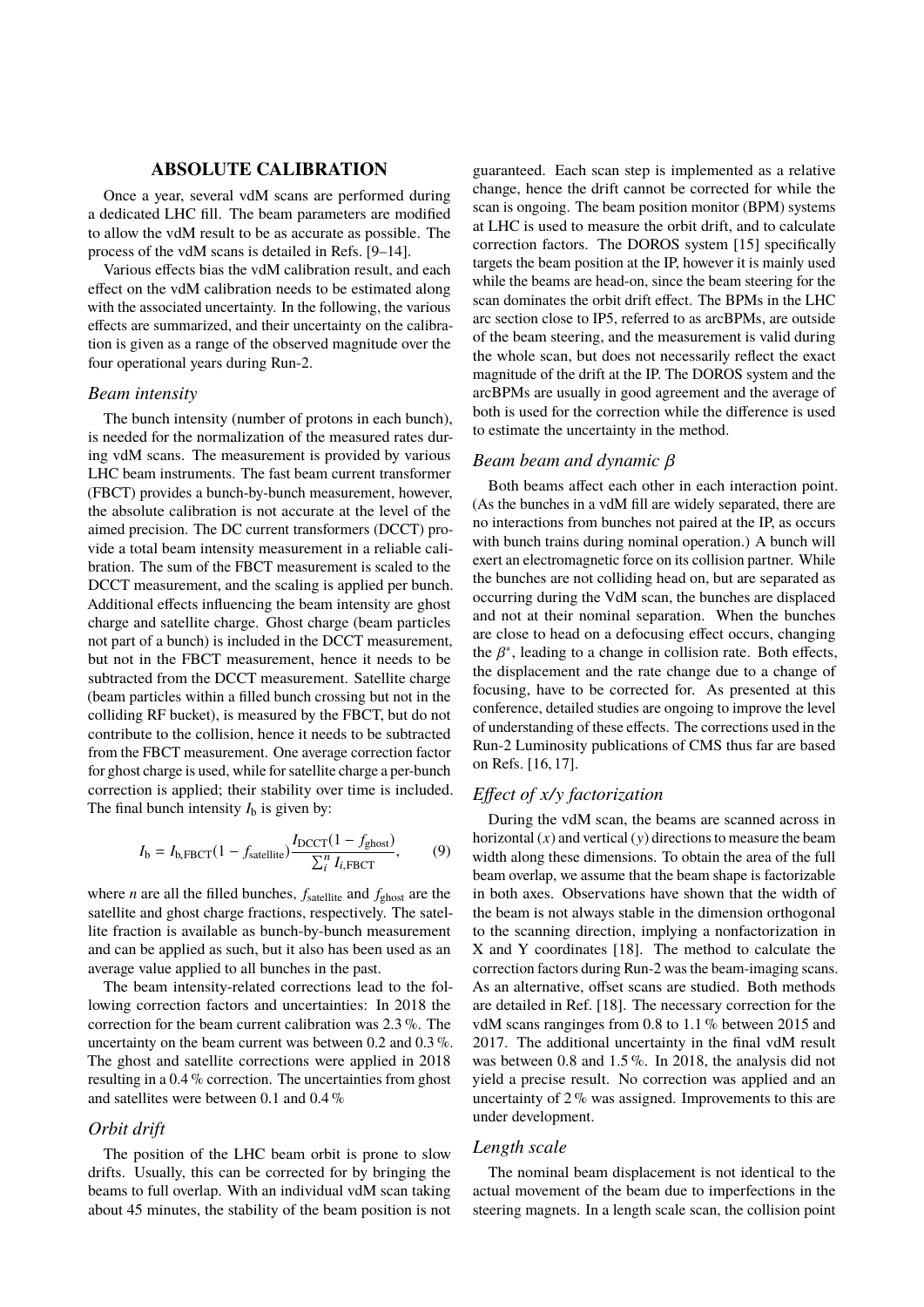<span id="page-4-0"></span>

|               | Systematic                              | Correction $[\%]$ | Uncertainty $[\%]$ |
|---------------|-----------------------------------------|-------------------|--------------------|
|               | Beam current calibration                | $0.0 - 1.3$       | $0.2 - 0.3$        |
|               | Ghost and satellites                    | $0.0 - 0.4$       | $0.1 - 0.4$        |
|               | Orbit drift                             | $0.0 - 0.2$       | $0.1 - 0.4$        |
| Normalization | Beam-beam effects                       | $1.0 - 1.8$       | $0.2 - 0.6$        |
|               | $x/y$ factorization (2015 – 2017)       | $0.8 - 1.1$       | $0.8 - 1.5$        |
|               | $x/y$ factorization (2018)              |                   | 2.0                |
|               | Length scale calibration                | $0.5 - 1.6$       | $0.2 - 0.8$        |
|               | Background subtraction                  | $0.0 - 0.8$       | 0.1                |
|               | Scan to scan variations                 |                   | $0.3 - 0.9$        |
|               | Bunch to bunch variations               |                   | 0.1                |
|               | Cross-detector consistency              | $0.0 - 0.6$       | $0.5 - 0.6$        |
|               | Cross-detector stability                | none              | $0.5 - 1.0$        |
| Integration   | Linearity                               | none              | $0.6 - 1.5$        |
|               | Out-of-time hit correction              | $0 - 12$          | $\sim 0.4$         |
|               | CMS deadtime (recorded luminosity only) |                   | $< 0.1 - 0.5$      |

Table 1: Overview of the magnitude of the different corrections in the calibration with their resulting uncertainty in the final luminosity measurement. The ranges give the minimal and maximal values observed over the four operational years of Run-2. The table is compiled from Refs. [\[9–](#page-5-8)[12\]](#page-5-14).

<span id="page-4-1"></span>

| Year | Normalization $[\%]$   Integration $[\%]$ |     | Total $\lceil \% \rceil$ |
|------|-------------------------------------------|-----|--------------------------|
| 2015 | 2.3                                       | 1.8 |                          |
| 2016 | 2.5                                       | 1.5 | 2.0                      |
| 2017 | 2.3                                       | 1.5 | 1.7                      |
| 2018 | 2.5                                       |     | 1.3                      |

Table 2: Uncertainties in the integrated luminosity in each year.

is moved along the *x* or y axis by moving both beams in the same direction. The absolute position of the collision point is reconstructed by the CMS tracker. The length scale is given by the difference in nominal and measured position. To improve the precision of the measurement, two different methods are used: In a fixed separation scan, the beams are kept at one  $\sigma$  separation. A change in luminosity during the scan would indicate an instability in the measurement and at the separation of one  $\sigma$  the effect is most visible. In the variable separation scan a three point optimization is performed to ensure a precise position. The length scale is expected to be stable over a long time, as long as there is no change to the steering magnets. The scale corrections has been resulting in corrections between 0.5 and 1.6 % with an uncertainty of  $0.2$  to  $0.8\%$ .

#### *Consistency*

During a vdM fill, several scans are performed, with many bunches being measured. The difference in the results from bunch to bunch, or scan to scan is used as an estimator of the quality of the result and each gives an uncertainty on the final result.

In addition, the consistency between different luminosity systems is checked. The calibration obtained in a vdM scan is most applicable to the fill in which the scan was performed since any effect leading to a change in the calibration,

e.g., calibration transfer or time-dependent changes, are not present. The luminosity measured by each system should therefore be consistent. The differences in the measured luminosity during the vdM fill is used as an estimate of the precision of the calibration.

## *Background correction*

Accounting for beam-induced background rates, corrections between 0 and 0.8 % with an uncertainty of 0.1 % are obtained.

# **INTEGRATION-RELATED EFFECTS**

The vdM measurement corresponds to a calibration point at a specific point in time, luminosity, and bunch structure. A good luminosity system is capable of extrapolating to nominal beam conditions with minimal departure from the vdM calibration, although corrections need to be made to the detector response. Also, maintaining the vdM calibration over the year is challenging. After all corrections related to linearity and stability are implemented, the impact of these effects on the final luminosity is estimated by a crosscomparison between the available luminosity systems. One system is selected to be the reference system and a ratio is formed for the whole year. The average changes over one fill reflect the quality of the linearity, while the change over the year quantifies the stability. The impact on the integrated luminosity is calculated and used as the uncertainty in the cross-detector stability. Further details about the long-term stability can be found in Ref. [\[19\]](#page-5-15).

# **SUMMARY OF SOURCES OF SYSTEMATIC UNCERTAINTY**

The various corrections and uncertainties are summarized in Table [1](#page-4-0) giving the range of corrections and associated